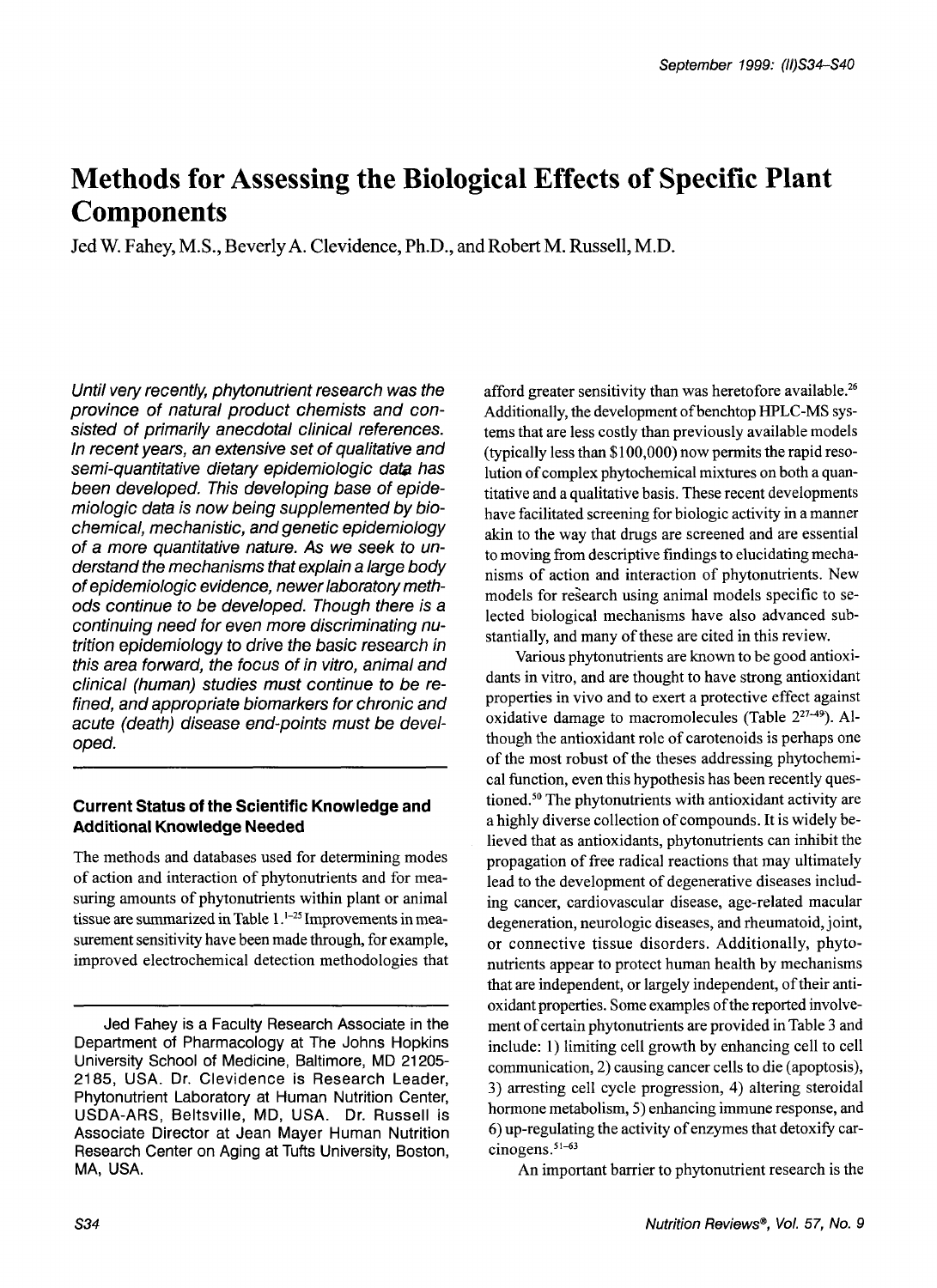|  | Table 1. Phytonutrients: Status of Methods and Data Availability |  |  |  |  |
|--|------------------------------------------------------------------|--|--|--|--|
|--|------------------------------------------------------------------|--|--|--|--|

|                                |                         | <b>Analytical Methods</b>          |                               | <b>Selected</b>                         |
|--------------------------------|-------------------------|------------------------------------|-------------------------------|-----------------------------------------|
| <b>Class</b>                   | Food<br><b>Analysis</b> | <b>Body</b><br><b>Compartments</b> | <b>Database</b><br>Available? | Analytical<br>Reference(s) <sup>a</sup> |
| Carotenoids                    | Y                       | Y                                  | Yb                            | $1 - 2$                                 |
| Dietary Fiber                  | Y                       | Y(S)                               | Y¢                            | $3 - 4$                                 |
| Glucosinolates/Isothiocyanates | Y                       | Y(U)                               | N                             | $5 - 7$                                 |
| Indoles                        | Y                       | N                                  | N                             | 8–9                                     |
| <b>Inositol Phosphates</b>     | Y                       | Y(S)                               | N                             | $10 - 11$                               |
| Phenols and cyclic compounds   | Y                       | N                                  | N                             | 12                                      |
| Phytoestrogens                 |                         |                                    |                               |                                         |
| Isoflavones                    | Y                       | Y(U,S,P)                           | Y                             | $13 - 14$                               |
| Lignans                        | Y                       | Y                                  | N                             | $13 - 14$                               |
| Polyphenols                    |                         |                                    |                               |                                         |
| Flavonoids                     | Y                       | N                                  | $\bf N^e$                     | $15 - 17$                               |
| Non-Flavonoids                 | Y                       | N                                  | N                             | $18 - 19$                               |
| Protease Inhibitors            | Y                       | N                                  | N                             | 20                                      |
| <b>Saponins</b>                | Y                       | N                                  | N                             | 21                                      |
| Sterols, plant                 | Y                       | N                                  | N                             | $22 - 23$                               |
| Sulfides and thiols            | Y                       | N                                  | N                             | 24–25                                   |

U=urine; S=stool; P=plasma.

"Selected primary references, or reviews where enough of a consensus exists.

bUSDA - Nutrition Coordination Center Carotenoid Database for U.S. Foods; available at **www.nal.usda.gov/fnic/foodcomp.** 

"USDA Nutrient Database for Standard Reference;%vailable at **www.nal.usda.gov/fnic/foodcomp.** 

dUSDA - Iowa State University Flavonoid Database.

'Under development; will be available at **www.nal.usda.gov/fnic/foodcomp** upon completion.

lack of good animal models that comprehensively mimic human absorption, storage, and metabolism of phytonutrients, and ultimately, the outcomes of human health. Although animal models have been utilized to study the effects of specific phytonutrients on various disease process, they must be applied with great care and caution.<sup>64</sup> In addition to numerous well-known rat, mouse, and hamster carcinogenesis models,<sup>65</sup> other animal models recently

# **Table 2.** Assays for Antioxidant Effects of Plant Components

#### **Total Antioxidant Activity**

- Oxygen Radical Absorbance Capacity (ORAC) assay<sup>27</sup> used to measure total antioxidant activity of:
- fruits<sup>28</sup>
- tea and vegetables<sup>29</sup>
- human plasma<sup>30</sup>

#### **Prevention of Oxidative Damage to DNA**

- Single cell microgel electrophoresis (COMET) assay<sup>31</sup> used for:
	- detection of DNA strand breaks<sup>32</sup><br>detection of DNA oxidation<sup>33,34</sup>
	-
	- detection of DNA oxidation<sup>33,34</sup><br>- assessment of DNA damage in lymphocytes following vegetable consumption<sup>35</sup>
- DNA adduct repair<sup>36,37</sup> [8-oxy-7,8-dihydro-2"deoxyguanosine  $(\overline{8}\text{-}oxodG)$  is repaired by excision and 8-hydroxy-2'deoxyguanosine (8-OHdG) is excreted in urine]; used to monitor:
	- reduced oxidative damage in subjects consuming brussels sprouts<sup>38</sup>

#### **Prevention of Oxidative Damage to Protein**

Carbonyl assay<sup>39-41</sup>

#### **Prevention of Oxidative Damage to Lipids**

- F2-isoprostanes (prostaglandin-like) lipid peroxidation assay<sup>42</sup>
- A reduction (non-significant) in urinary 8-iso-prostaglandin F2 followed consumption of high levels of tomato products<sup>43</sup>
- Breath-ethane and -pentane lipid peroxidation assay<sup>44</sup> for detection of end-products of n-3 and n-6 fatty acid peroxidation:
	- $\ddot{\cdot}$ high fruit and vegetable consumption led to reduced levels of exhaled ethane<sup>45</sup>
- spectrophotometric, fluorometric, and HPLC methods for measurement of lipid oxidation products<sup>46</sup>
- ferrous ion oxidation assay (FOX) for lipid hydroperoxides $47$
- conjugated diene detection for assessment of lipid peroxidation; popular for monitoring LDL oxidation in vitro<sup>48</sup>
- oxidative modification of LDL49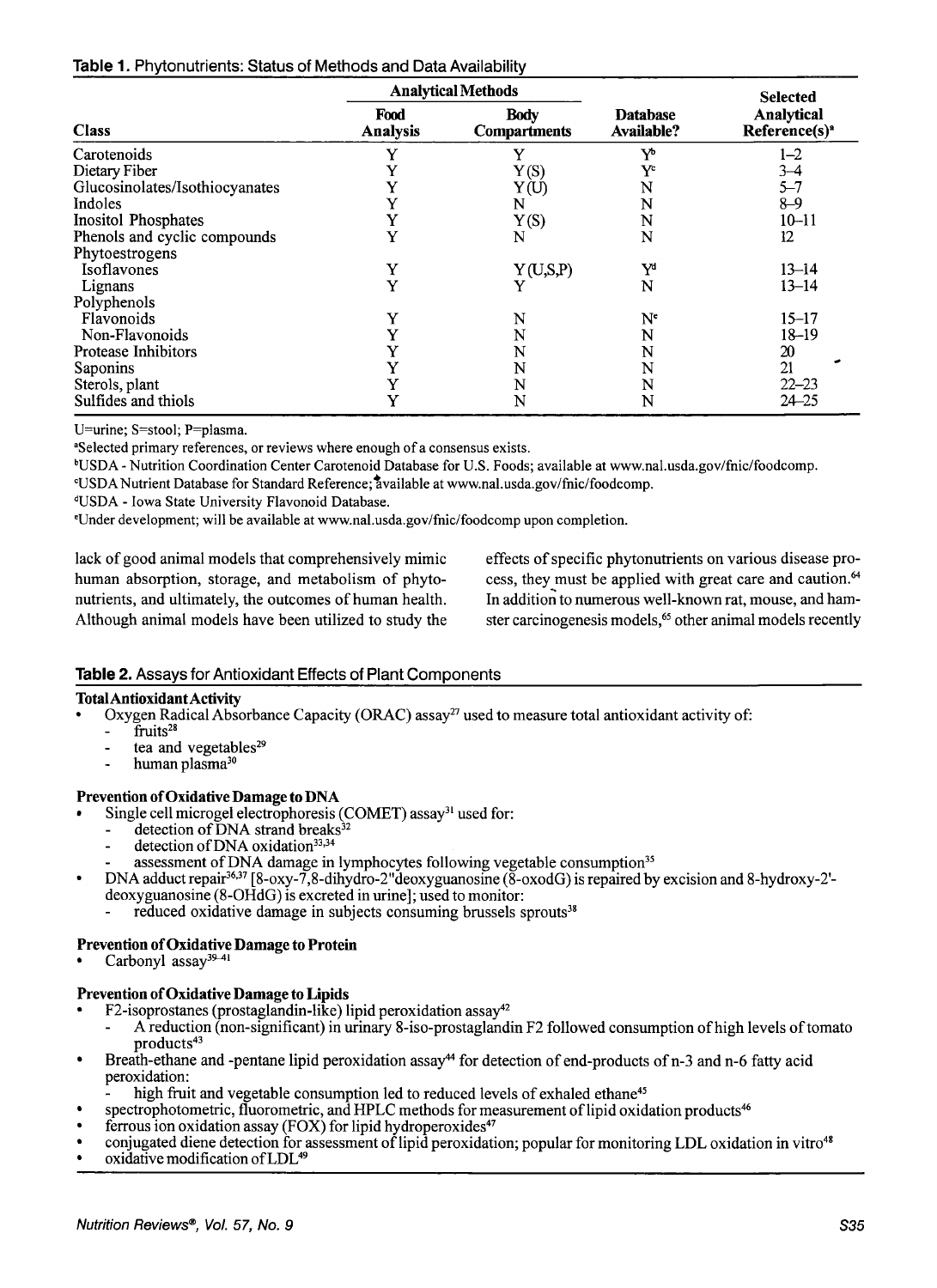# **Table 3.** Selected Biological Effects of Plant **Components**

#### **Enzyme Induction**

- Phase 2 enzyme induction<sup>51</sup> by:
	- isothiocyanates and glucosinolates<sup>5,52,53</sup>
	- $carotenoids<sup>54</sup>$
	- resveratrol<sup>55</sup>
	- withantholides<sup>56</sup>
	- proanthocyanidins $57$
	- $\cdot$  polyphenols<sup>15</sup>

#### **Altered Cell Growth, Viability, or Communication**

- Regulation of gap junctional communication (GJC)<sup>58</sup> potentially leading (with carotenoids) to inhibition of transformation and chemoprotection against cancer<sup>55,59</sup>
- Apoptosis induction<sup>60</sup>
- Cell proliferation<sup>61</sup>
- Cell cycle arrest (non-ER; CDK6-dependent) $62$

#### **Hormone-like**

- Phytoestrogens (which may alter hormone production, metabolism, or action at the cellular level)
	- lignans and isoflavanoids<sup>13</sup>
	- indole-3-carbinol63

have been successfully utilized to study the effects of dietary components on carcinogenesis and include the house musk shrew<sup>66</sup> and fish models such as the rainbow trout fingerling *(Salmo sp.)<sup>8,67</sup>* and the Japanese Medaka *(Oryzias latipes).68* Both gerbil *(Meriones unguiculatus)*  and ferrret *(Mustela putorius furo)* models-which are more appropriate animal models for studying the intestinal absorption of  $\beta$ -carotene and its storage and metabolism in body tissues—have been used to study the effects of carotenoids.<sup> $69,70$ </sup> A canine model that uses mechanically stenosed coronary arteries and intimal dam $age<sup>71</sup>$  has been used to demonstrate that wine and grape juice<sup>72</sup> as well as tea<sup>73</sup> inhibit in vivo platelet activity and thrombosis. Cao et al. have shown that supplementation of the rat diet with blueberry extracts (but not with an equal amount of antioxidants from spinach) can block hyperoxia-induced movements of proteins and low MW antioxidants from lung to serum.74

# **Technical Barriers for Biological Effect Assessment**

Assessment of the biologic effects of specific plant components is presently confounded by numerous technical barriers. Foremost among them is the need to develop appropriate biomarkers and in particular, to develop noninvasive tests for measurement of those biologic effects. Methods must take into account the need for high sensitivity measurements of small changes in end points. For example, a very slight *(<5%)* induction of mammalian detoxication (Phase 2) enzymes over the course of 20-30 years is likely to be important in reducing the risk of various cancers, but with current techniques, in vivo detection of such a small change may not be possible.

Ideally, methods for assessing the biologic effects of plant components would be unquestionably relevant to human disease processes. Currently, however, it is not clear that information from in vitro assays can be directly translated to in vivo processes with a high level of confidence. Development of additional broad-spectrum and high-throughput bioassays (e.g., Oxygen Reduction Absorbance Capacity [ORAC], Comet assay for DNA damage, Phase 2 enzyme induction) will allow researchers to screen for large numbers of compounds for a desired activity. Additionally, broad-spectrum bioassays will allow the simultaneous study of groups of compounds and the possible synergistic effects of these compounds. Phytochemicals with putative nutrient or disease-ameliorating effects that are highlighted by these screens must then be examined using appropriate cell culture systems and animal models for studying specific classes of compounds; these approaches are critical to identifying tissue specificity of the various phytonutrients. Cell cultures such as the murine hepatoma system used by Prochaska et al.<sup>51</sup> to monitor Phase 2 enzyme induction by chemoprotective agents have been widely used. However, the use of primary human cell cultures and of animal organ cultures has been much slower in gaining widespread acceptance, due to technical problems. Although Prochaska and Fernandes were successful in demonstrating Phase 2 enzyme induction by the drug oltipraz in the serum of mice, they were not able to repeat this observation in human serum.7s More recently, Morel and co-workers claim to be able to successfully use human hepatocyte primary cultures to achieve this end.76

In addition to these methodologic barriers, there are at least three experimental barriers that require further attention in order to facilitate the study of phytonutrient effects on health. The first is the lack of availability of standard test materials. For most of the classes of phytonutrients enumerated above, no good source of standard test materials exists. For certain of these classes, only one or a few representative compounds are available commercially. For other classes, only one or a few laboratories worldwide have isolated, purified, and characterized some of the representative compounds from plants, and in only a few cases have synthetic protocols been developed. Even where small quantities of pure compound exist, one cannot expect the researchers responsible for developing these sources to dispense samples to everyone who requests them.

Even more critical is the lack of availability of isotopically labeled plants and plant components. Although there has been a rapid upsurge in research on the mode of action of these compounds, only a few laboratories are producing phytonutrients that are radiolabeled and stable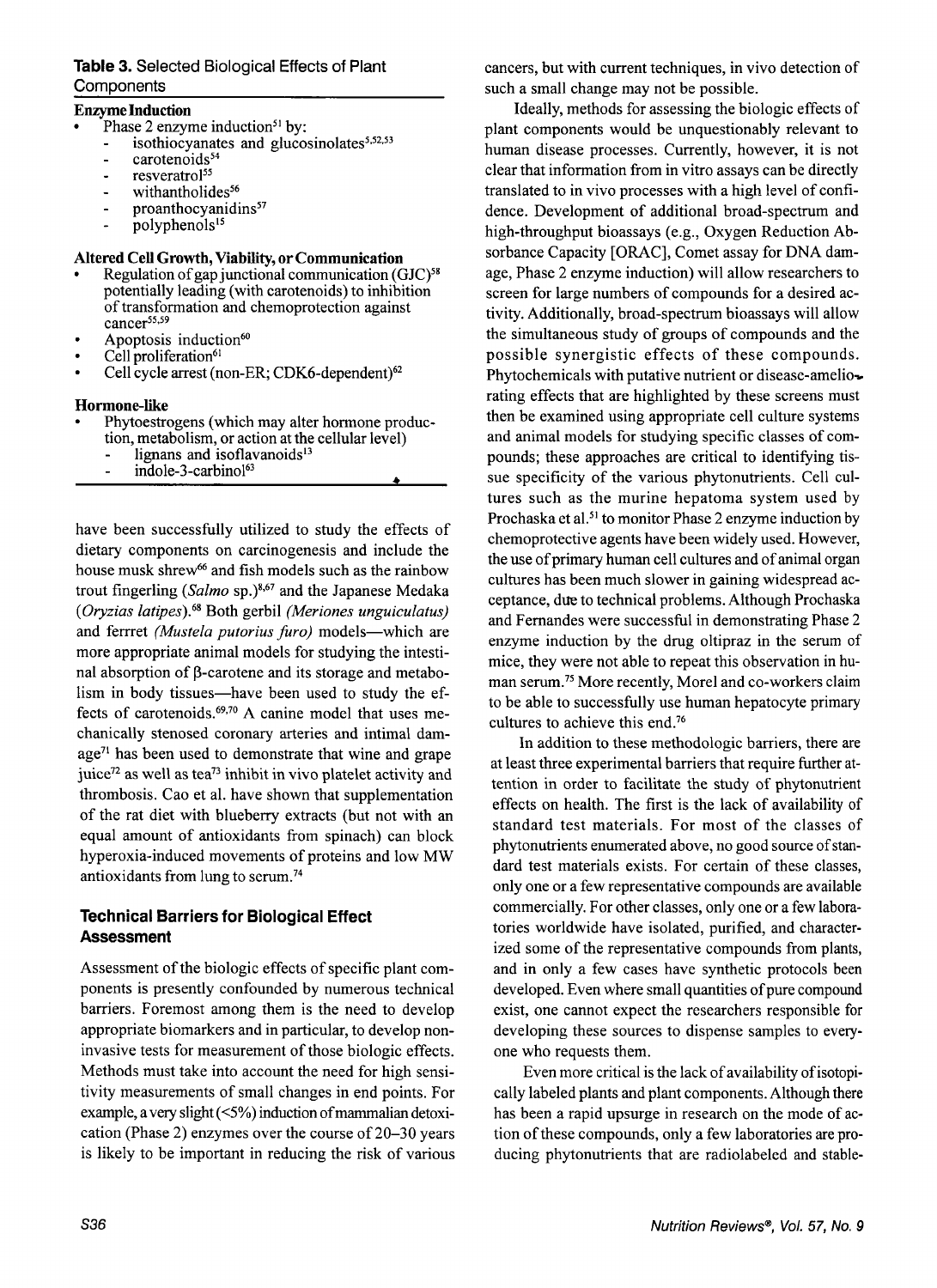isotope-labeled. Some of these compounds (e.g. 13C-glucose) can be generated in small quantities in tissue culture and in particular, in root cultures-cultures either initiated by exogenous hormone manipulation or by *Agrobacterium rhizogenes.* A disadvantage of 13C-labeling is its high cost (e.g. \$5,00O/lb for 1 OO%-13C0, labeled kale as cited by Steve Britz, USDA). Although less expensive, labeling with  ${}^{2}H_{n}O$  has other problems including discrimination against  ${}^{2}H$  by the plant, production of multiple isotopomers, and loss of label via transpirational loss of water. The need to use such labeled compounds is becoming more acute since they will play a critical role in experiments that can be designed to support very exciting-but highly speculative-epidemiologic and animal metabolism studies. Availability of plant materials intrinsically labeled with stable isotopes would permit great advances in the understanding of the absorption of these compounds by humans.77 Availability of radiolabeled as well as stable isotopically labeled material would also permit great advances in the study of the pharmacokinetics and pharmacodynamics of these phytonutrients in a manner that is already used successfully with mineral nutrients such as calcium. $78,79$ 

A final technical barrier identified by the workshop participants is the almost complete lack of availability of phytonutrient databases. Although a carotenoid database for fruits and vegetables has been compiled<sup>80</sup> and has been used to analyze food frequency questionnaires of cohorts from the Nurses Health Study and the Health Professionals Follow-Up Study, $81$  to our knowledge this is the only extant database that can be used to assess the content of any of the phytonutrient classes outlined in Table 1. The most recent version of the database for carotenoids (USDA- Nutrition Coordination Center Carotenoids Database for **U.S.** Foods) can be downloaded from www.nal.usda.gov/hic/foodcomp, as can the recently released food database on isoflavones (USDA - Iowa State University Database on Isoflavonoid Content of Foods). A food database for flavonoids is currently under development and will be released at the web site listed above.

## **Design Barriers for Biologic Effect Assessment**

In order to facilitate dramatic progress in understanding the biologic effects of phytonutrients, certain design barriers must be addressed. Chronic exposure studies are extremely expensive, so targets and resources must be chosen and allocated carefully. Although chronic and acute endpoints are in large part known, the route to addressing these endpoints is littered with obstacles that can easily compromise the costly clinical studies designed to develop an understanding of the effect of "non-essential" nutrients on the disease process. Appropriate development of experimental designs must include carefully considered decisions as to whether to administer whole foods, specific nutrients, or classes of nutrients.

All of these approaches have value and are expected to help advance the knowledge base in phytonutrient research. There are, however, cautions about administering high levels of single phytonutrients to humans. While feeding phytonutrient-rich foods has not been associated with harmful effects in humans, this has not been the case with some studies of supplements (e.g.  $\beta$ -carotene).<sup>50</sup> Identification of appropriate stressors such as alcohol, smoking and exercise will also be key to the development of high-quality results from these clinical studies. Additionally, administering single phytonutrients may affect absorption or utilization of other phytonutrients. It is recognized that a large and increasing percentage of the U.S. population consumes dietary supplements, so current as well as recent supplement use may confound outcome variables or markers used to assess biologic effects.

## **Priority Research Areas**

A number of priority research areas focus on phytonutrients. Despite all the media attention in the past few years, the science of phytonutrients is still an embryonic discipline. Numerous questions must be addressed before recommendations can be made for dietary changes that would radically deviate from the 5-A-Day Guidelines.<sup>2</sup> The development of methods that can functionally quantitate biologic activity in animal models and in humans, as well as the identification of both the compounds and the animal models is of paramount importance. Continued development of high throughput screens (e.g., bioactivityguided fractionation) $^{83}$  will be an intimate part of this process and will highlight compounds for isotopic labeling studies so that their mode of action and pharmacokinetics can be investigated. Thus, the basic mechanisms of action of these phytonutrients must be elucidated, along with an understanding of how the activity of these compounds in isolation differs from their activity when delivered in their natural (plant) milieu and how this activity can be modified by the effects of other phytonutrients.

# **Role of the Federal Government**

It was the consensus of the workshop participants that a greater emphasis be placed on:

- developing standard test materials;  $\bullet$
- improving high throughput screening and isotopic la- $\bullet$ beling technologies;
- emphasizing multidisciplinary research so that scientists in disciplines as diverse as plant science and cancer research can work cooperatively through joint funding. (Many of these projects traditionally would not be funded by either the United States Department of Agriculture [USDA], Health and Human Services, or other federal funding agencies.);
- supporting the development and use of nutrient/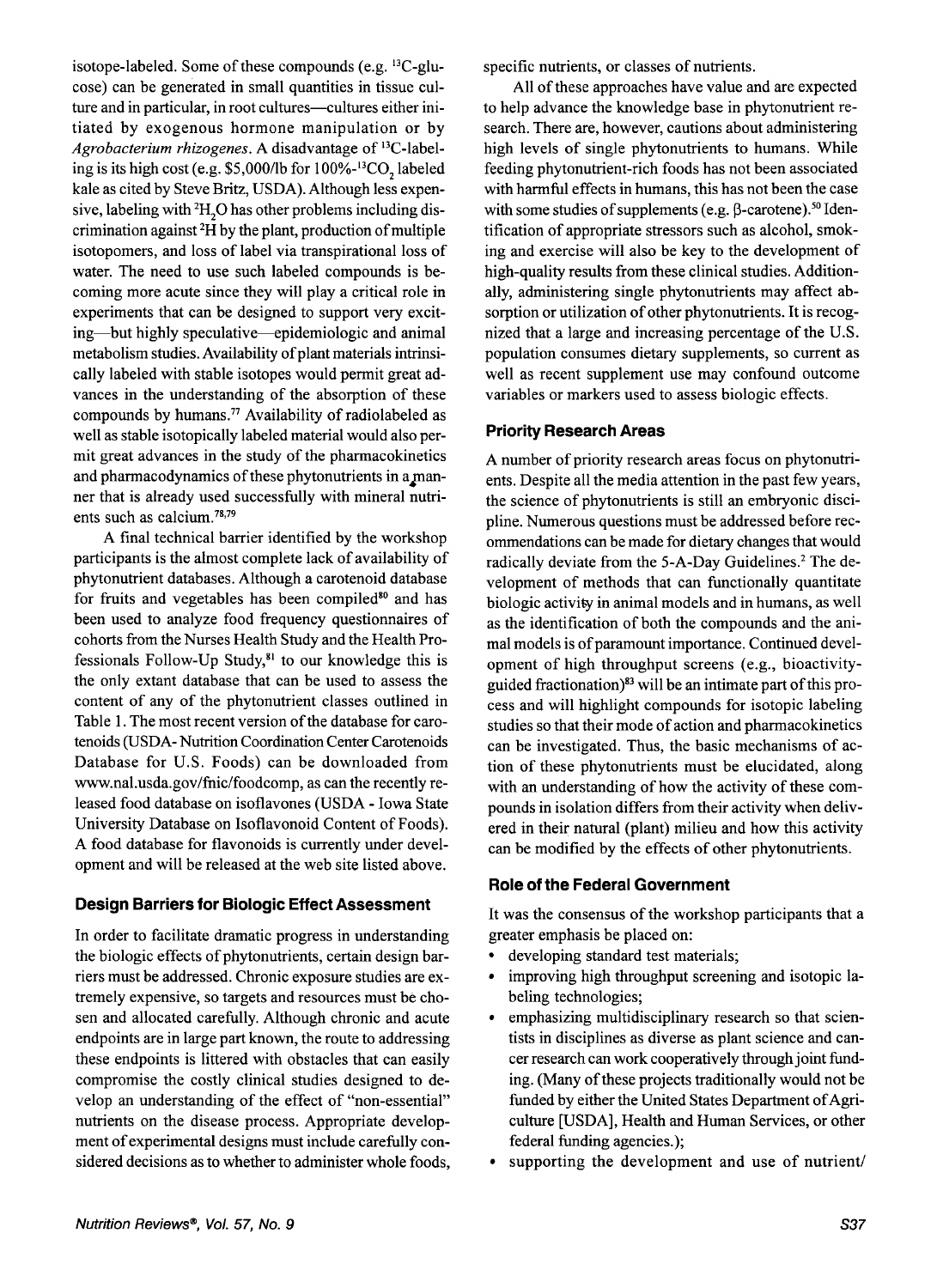phytonutrient databases to increase meaningful prospective epidemiologic studies on phytonutrients consumption  $-$  currently not possible due to a lack of a reference phytonutrient food composition database within the USDA Nutrient Database for Standard Reference; and

. developing a website to provide a central communication forum for those engaged in phytonutrient research. Such a website could be set up for a nominal cost by USDA.

*Acknowledgments.* The authors acknowledge the assistance of Gary Beecher (USDA) in a preliminary evaluation of the status of phytonutrient assessment methods, as well as the conference participants, many of whom had comments or ideas that are incorporated into this document.

- 1. Khachik F, Beecher GR, Goli MB, Lusby WR, Daitch CE. Separation and quantification of carotenoids in human plasma. Meth Enzymol 1992;213:205-19
- 2. Khachik F, Beecher GR, Goli MB, Lusby WR. Separation and quantitation of carotenoids in foods. Meth Enzymol 1992;213:347-59
- 3. Prosky L, Asp N-G, Furda I, et al. Determination of total dietary fiber in foods and food products: collaborative study. J Assoc Off Anal Chem 1985; 68:677-9
- 4. Baer DJ, Rumpler W, Miles CW, Fahey GC Jr. Dietary fiber decreases the metabolizable energy content and nutrient digestibility of mixed diets fed to humans. J Nutr 1997;127:579-86
- 5. Fahey JW, Zhang V, Talalay **I?** Broccoli sprouts: An exceptionally rich source of inducers of enzymes that protect against chemical carcinogens. Proc Natl Acad Sci USA 1997;94:10367-72
- 6. Prestera T, Fahey JW, Holtzclaw WD, et al. Comprehensive chromatographic and spectroscopic methods for the separation and identification of intact glucosinolates. Anal Biochem 1996; 239:168- 79
- 7. Zhang Y, Wade KL, Prestera T, Talalay P. Quantitative determination of isothiocyanates, dithiocarbamates, carbon disulfide, and related thiocarbonyl compounds by cyclocondensation with 1,2 benzenedithiol. Anal Biochem 1996; 239:160-7
- *8.*  Bailey GS, Hendricks JD, Shelton DW, Nixon JE, Pawlowski NE. Enhancement of carcinogenesis by the natural anticarcinogen indole-3-carbinol. JNCl 1987; 78(5):931-4
- 9. McDanell R, McLean AEM, Hanley AB, Heaney RK, Fenwick GR. Chemical and biological properties of indole glucosinolates (glucobrassicins): A review. **Fd** Chem Toxic 1988;26(1):59-70
- 10. Mayr GW. A novel metal-dye detection system permits picomolar-range h.p.1.c. analysis of inositol polyphosphates from non-radioactively labelled cell or tissue specimens. Biochem J 1988;254:585-91
- 11. Owen RW, Weisgerber UM, Spiegelhalder B, Bartsch H. Faecal phytic acid and its relation to other putative markers of risk for colorectal cancer. Gut 1996;38:591-7
- 12. Pratt DE. Antioxidants indigenous to foods. Toxicol

lndust Health. 1993; 9(1-2):63-75

- 13. Adlercreutz H. Phytoestrogens: Epidemiology and a possible role in cancer protection. Environ Health Perspectives 1995;103(suppl 7):103-I 2
- 14. Kirkman LM, Lampe JW, Campbell DR, Martini MC, Slavin JL. Urinary lignan and isoflavonoid excretion in men and women consuming vegetable and soy diets. Nutr Cancer 1995;24:1-12<br>Plumb GW, Price KR, Rhodes MJ, Williamson G.
- 15. Antioxidant properties of the major polyphenolic compounds in broccoli. Free Rad Res 1997; 27(4) :429-35
- 16. Serafini M, Maiani G, Ferro-Luzzi A. Alcohol-free red wine enhances plasma antioxidant capacity in humans. J Nutr 1998;128:1003-7
- 17. Waterhouse AL, Price SF, McCord JD. Reversephase high-performance liquid chromatography methods for analysis of wine polyphenols. Meth Enzymol. 1998; 299:113-21
- 18. Daniel EM, Krupnick AS, Heur Y-H, et al. Extraction, stability and quantitation of ellagic acid in various fruits and nuts. J Food Comp Anal 1989;2:338- 49.
- 19. West LG, Birac PM, Pratt DE. Separation of the isomeric isoflavones from soybeans by high-performance liquid chromatography. J Chromatog 1978: 150(1): 266-8
- 20. Huang C, MA WV, Ryan CA, Dong Z. Proteinase inhibitors I & II from potatoes specifically block UVinduced activator protein activation. Proc Natl Acad Sci USA 1997;94(22):11957-62
- 21. Rao AV, Sung MK. Saponins as anticarcinogens. J Nutr 1995; 125(3 supp): 717s-724s
- 22. Phillips KM, Tarrago-Trani MT, Stewart KK. Phytosterol content of experimental diets differing in fatty acid composition. Food Chem 1999; 64:415- 22
- 23. Slover HT, Thompson RH Jr, Merola GV. Determination of tocopherols and sterols by capillary gas chromatography. JAOCS 1983;60:1524-8
- 24. Block E. Flavorants from garlic, onion, and other alliums and their cancer-preventive properties. In: Huang M-T, Osawa T, Ho C-T, Rosen RT, eds. Food phytochemicals for cancer prevention I: Fruits and vegetables. Washington, D.C. American Chemical Society 1994;84-96
- 25. Milner JA. Garlic: its anticarcinogenic and antitumorigenic properties. Nutr Rev 1996;54(Pt 2) :S82-S86
- 26. Anonymous. The analysis of natural products with coulometric array technology. Chelmsford MA;ESA: 1995
- 27. Cao G, Verdon CR Wu AH, Wang H, Prior RL. Automated assay of oxygen radical absorbance capacity with the COBAS FARA II. Clin Chem 1995;41: 1738-44
- 28. Wang H, Cao G, Prior RL. Total antioxidant capacity of fruits. J Agric Food Chem 1996;44:701-5
- 29. Cao G, Sofic E, Prior RL. Antioxidant capacity of tea and common vegetables. J Agric Food Chem 1996;44:3426-31
- 30. Cao G, Russell RM, Lischner N, Prior RL. Serum antioxidant capacity is increased by consumption of strawberries, red wine or vitamin C in elderly women. J Nutr 1998;128:2383-90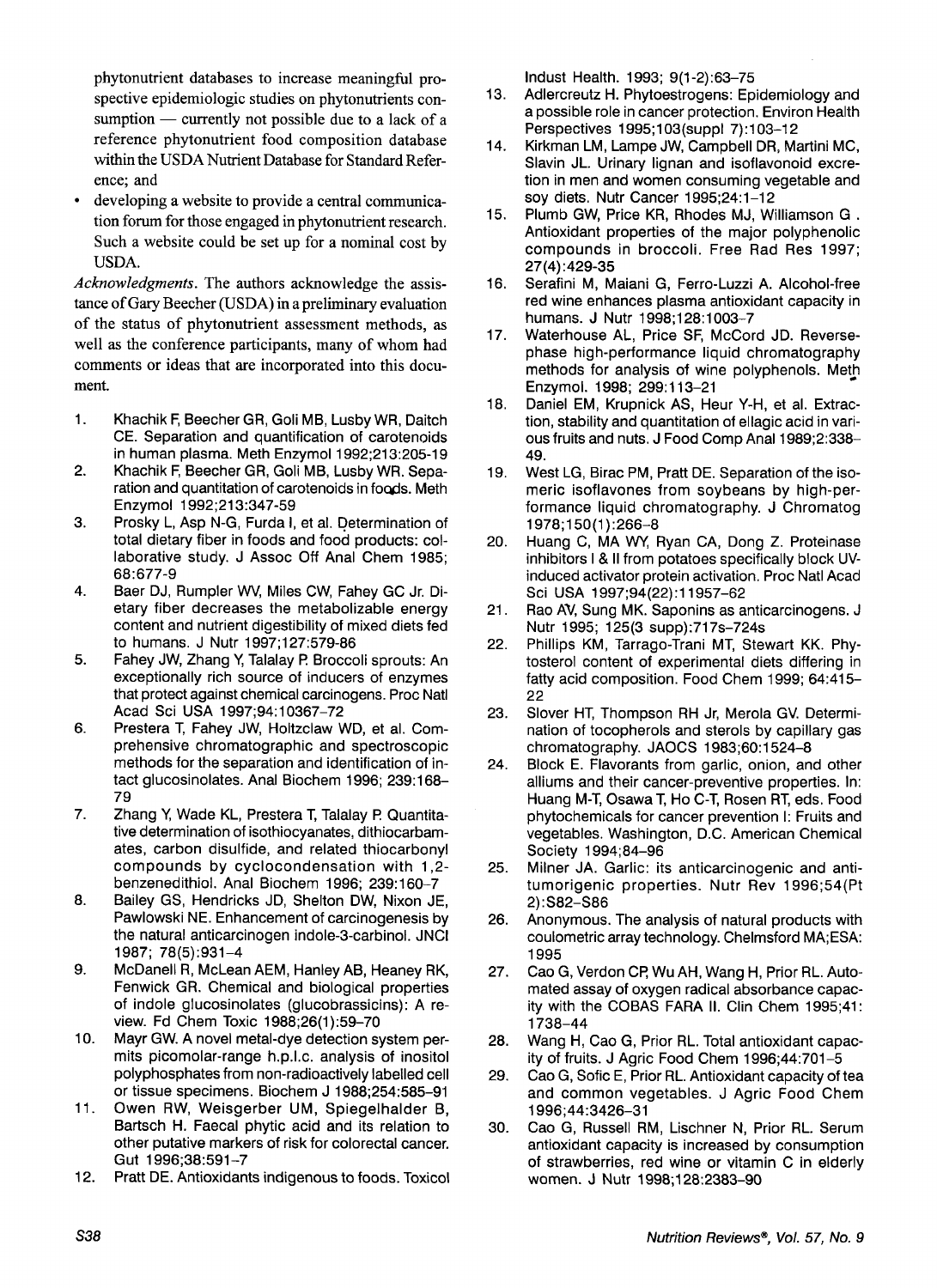- 31. Fairbairn DW, Olive PL, O'Neill KL. The comet assay: a comprehensive review. Mutation Res 1995;339:37-59
- 32. Singh NP: McCoy MT, Tice RR, Schneider EL. A simple technique for quantitation of low levels of DNA damage in individual cells. Exp Cell Res 1988;175:184-91
- 33. Collins AR, Duthie SJ, Dobson VL. Direct enzymic detection of endogenous oxidative base damage in human lymphocyte DNA. Carcinogenesis 1993;14:1733-5
- 34. Dusinska M, Collins AR. Detection of oxidized purines and UV-induced photoproducts in DNA of single cells by inclusion of lesion-specific enzymes in the comet assay. ATLA 1996;24:405-11
- 35. Pool-Zobel BL, Bub A, Muller H, Wollowski I, Rechkemmer G. Consumption of vegetables reduces genetic damage in humans: first results of a human intervention trial with carotenoid-rich foods. Carcinogenesis 1997;18:1847-50
- 36. Shigenaga MK, Gimeno CJ, Ames BN. Urinary 8-hydroxy-2'-deoxyguanosine as a biological marker of in vivo oxidative DNA damage. Proc Natl Acad Sci USA. 1989;86:9697-9701 **e**
- 37. Helbock HL, Beckman KB, Shigenaga MK, et al. DNA oxidation matters: The HPLC-electrochemical detection assay of 8-0x0-deoxyguanosine and 8-0x0-guanine. Proc Natl Acad Sci USA 1998; 95:288-93
- 38. Verhagen H, Poulsen HE, Loft *S,* et al. Reduction of oxidative DNA-damage in humans by Brussels sprouts. Carcinogenesis 1995;16:969-70
- 39. Oliver CN, Ahn, B, Moerman EJ, et al. Age-related changes in oxidized proteins. J Biol Chem 1987; 262 :5488-9 1
- 40. Reznick AZ, Packer L. Oxidative damage to proteins: spectrophotometric method for carbonyl assay. Meth Enzymol 1994;233:357-63
- 41. Levine RL, Williams JA, Stadtman ER, Shacter E. Carbonyl assays for determination of oxidatively modified proteins. Meth Enzymol 1994;233:346- 57
- 42. Morrow JD, Roberts J. The isoprostanes: current knowledge and directions for future research. Biochem Pharmacol 1996;51:1-9
- 43. Ferretti A, Flanagan VP. Isolation and measurement of urinary 8-iso-prostaglandin F2 $\alpha$  by high- performance liquid chromatography and gas chromatography-mass spectrometry. J Chromatog B 1997;694;271-276
- 44. Kneepkens CMF, Lepage G, Roy CC. The potential of the hydrocarbon breath test as a measure of lipid peroxidation. Free Radic Biol Med 1994;7,127- 60
- 45. Miller ER, Appel LJ, Risby TH. Effect of dietary patterns on measures of lipid peroxidation: results from a randomized clinical trial. Circulation 1998;98: 2390-95
- 46. Bird RP: Draper HH. Comparative studies on different methods of malonaldehyde determination. Meth Enzymol 1984;105:299-305
- 47. Jiang Z-Y, Hunt JV, Wolff SP. Ferrous ion oxidation in the presence of xylenol orange for detection of lipid hydroperoxide in low density lipoprotein. Anal Biochem 1992;202:384-9
- 48. Esterbauer H, Striegl G, Puhl H, Rotheneder M. Continuous monitoring of in vitro oxidation of human low density lipoprotein. Free Rad Res Comm 1989;6:67-75
- 49. Jialal I, Devaraj *S.* Assessment of LDL oxidation: In vivo and ex vivo measurements. In: Antioxidant Methodology: In vivo and in vitro concepts, Aruoma 0, Cuppett *S,* eds. Champaign, IL. AOCS Press; 1997:85-100
- 50. Smigel K. Beta carotene fails to prevent cancer in two major studies; CARET intervention stopped. JNCl 1996;88:145
- 51. Prochaska HJ, Santamaria AB, Talalay **I?** Rapid detection of inducers of enzymes that protect against carcinogens. Proc Natl Acad Sci USA 1992; 89:2394-98
- 52. Zhang V, Talalay **P,** Cho C-G, Posner GH. A major inducer of anticarcinogenic protective enzymes from broccoli: Isolation and elucidation of structure. Proc Natl Acad Sci USA 1992;89:2399-2403
- 53. Zhang V, Kensler TW, Cho C-G, Posner GH, Talalay P. Anticarcinogenic activities of sulforaphane and structurally related synthetic norbornyl isothiocyanates. Proc Natl Acad Sci USA 1994;91:3147- 50
- 54. Khachik F, Bertram JS, Huang M-T, Fahey JW, Talalay **l?** Dietary carotenoids and their metabolites as potentially useful chemoprotective agents against cancer. In: Antioxidant Food Supplements in Human Health. Packer L, Hiramatsu M, Yoshikawa T, eds. Orlando FL. Academic Press; 1999;203-29
- 55. Jang M, Cai L, Udeani GO, et al. Cancer chemopreventive activity of resveratrol, a natural product derived from grapes. Science 1997;275 (5297): 21 8-20
- 56. Kennelly EJ, Gerhäuser C, Song LL, et al. Induction of quinone reductase by withanolides isolated from *Physalis* philadelphica (Tomatillos). J Agric Food Chem. 1997;45:3771-77
- 57. Bomser J, Madhavi DL, Singletary K, Smith MAL. In vitro anticancer activity of fruit extracts from Vaccinium species. Planta Medica 1996; 62:212- 6
- 58. Bertram JS, Zhang L-X. Assays for regulation of gap junctional communication and connexin expression by carotenoids. Meth Enzymol 1 994; 234: 235-44
- 59. Zhang L-X, Cooney RV, Bertram JS. Carotenoids enhance gap junctional communication and inhibit lipid peroxidation in C3H/10T1/2 cells: relationship to their cancer chemopreventive action. Carcinogenesis. 1991 ;12:2109-2114
- 60. Allen RT, Hunter WJ, Agrawal DK. Morphological and biochemical characterization and analysis of apoptosis. J Pharmacol Toxicol Meth 1997; 37(4):215-28
- 61. Elias JM. Cell proliferation indexes: a biomarker in solid tumors. Biotechnic Histochem 1997;72(2):78- 85
- 62. Cover CM, Hsieh SJ, Tran SH, et al. Indole-3 carbinol inhibits the expression of cyclin-dependent kinase-6 and induces a G1 cell cycle arrest of human breast cancer cells independent of estrogen receptor signaling. J Biol Chem 1998;273(7):